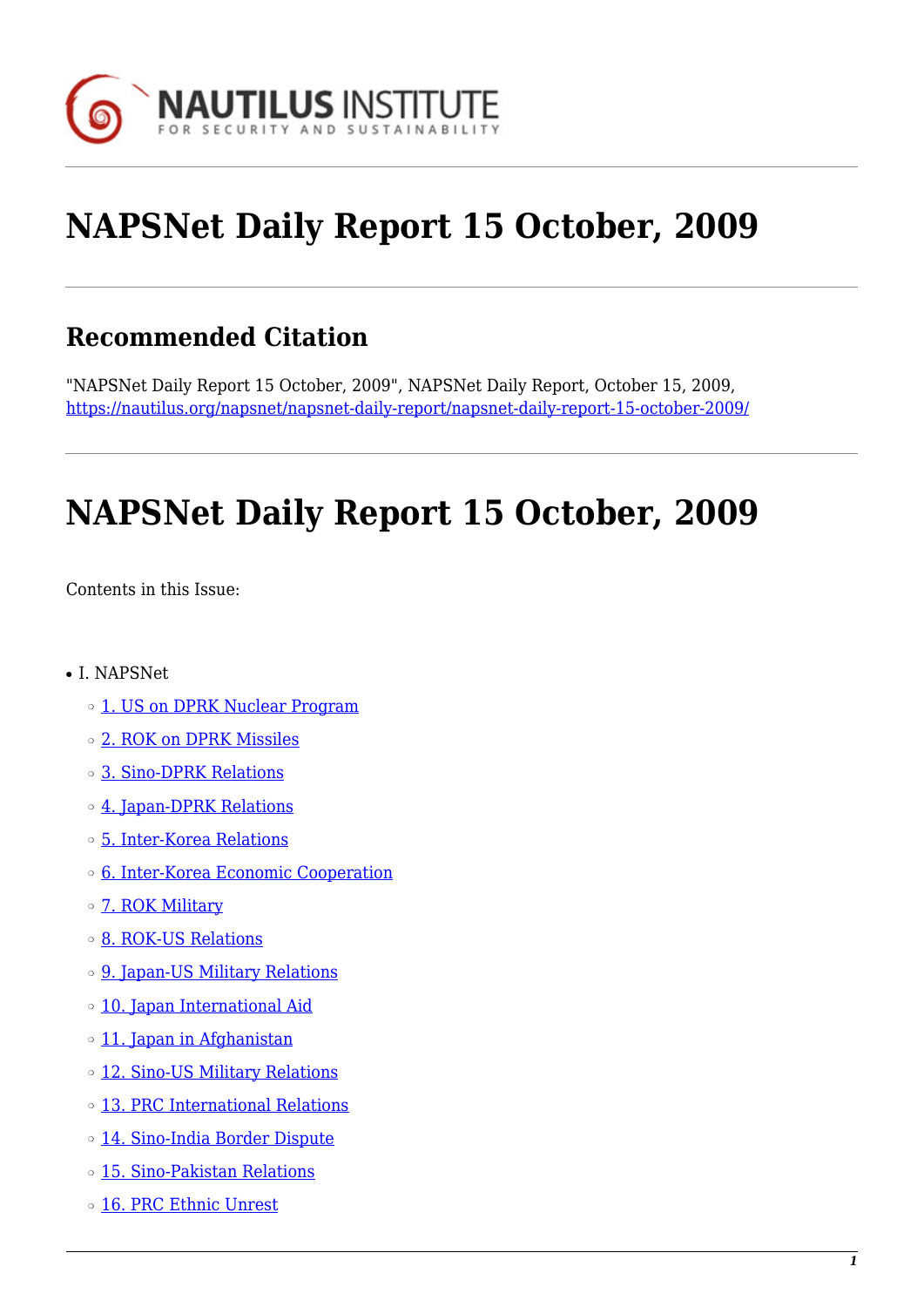- ❍ [17. Sino-Russian Relations](#page-6-1)
- ❍ [18. Sino-Australia Relations](#page-6-2)
- o [19. PRC Climate Change](#page-7-0)
- II. PRC Report
	- o [20. Civil Society and the PRC Environment](#page-7-1)
	- o [21. PRC Civil Society and the Disabled](#page-7-2)

[Preceding NAPSNet Report](https://nautilus.org/mailing-lists/napsnet/dr/2009-2/napsnet-daily-report-14-october-2009/)

MARKTWO

### **I. NAPSNet**

### <span id="page-1-0"></span>**1. US on DPRK Nuclear Program**

Reuters (Chris Buckley , "U.S. HAILS COOPERATION ON NORTH KOREA, SEES NEW STEPS", Beijing, 2009/10/14) reported that the DPRK's neighbors and the United States are coordinating closely to draw it isolated state back to nuclear disarmament talks and reviewing possible next steps, Kurt Campbell, U.S. Assistant Secretary of State, told reporters Wednesday. "I have rarely seen better coordination between China and the United States in particular," said Campbell. "There is a virtually unprecedented acceptance of basic goals and ambitions associated with the six-party talks and negotiations with North Korea."

Bloomberg (Michael Forsythe, "U.S. SAYS N. KOREA TALKS MUST BE WITHIN 6-PARTY FORUM", 2009/10/14) reported that U.S. talks with the DPRK on dismantling its nuclear program must be held within the framework of broader six-nation negotiations, a position the PRC believes the DPRK accepts, Assistant U.S. Secretary of State for East Asian and Pacific Affairs Kurt Campbell said. The PRC has told the DPRK that stand-alone dialogue with the U.S. is not "in the cards," Campbell told reporters in Beijing.

#### <span id="page-1-1"></span>[\(return to top\)](#page-0-0)

# **2. ROK on DPRK Missiles**

Chosun Ilbo ("SEOUL ON ALERT FOR MORE N.KOREAN MISSILE TESTS", 2009/10/14) reported that the ROK military is on the alert for more DPRK short-range missile tests after the DPRK declared a navigation ban also in the West Sea after firing five short-range missiles into the East Sea on Monday. A government source said, "It seems that after making a similar decision for the East Sea, North Korea also banned navigation in waters off Jungsan-gun and Munduk-gun, South Pyongan Province until about Oct. 20. Although there are no concrete signs of preparations for missile tests yet, we're watching closely" in the West Sea.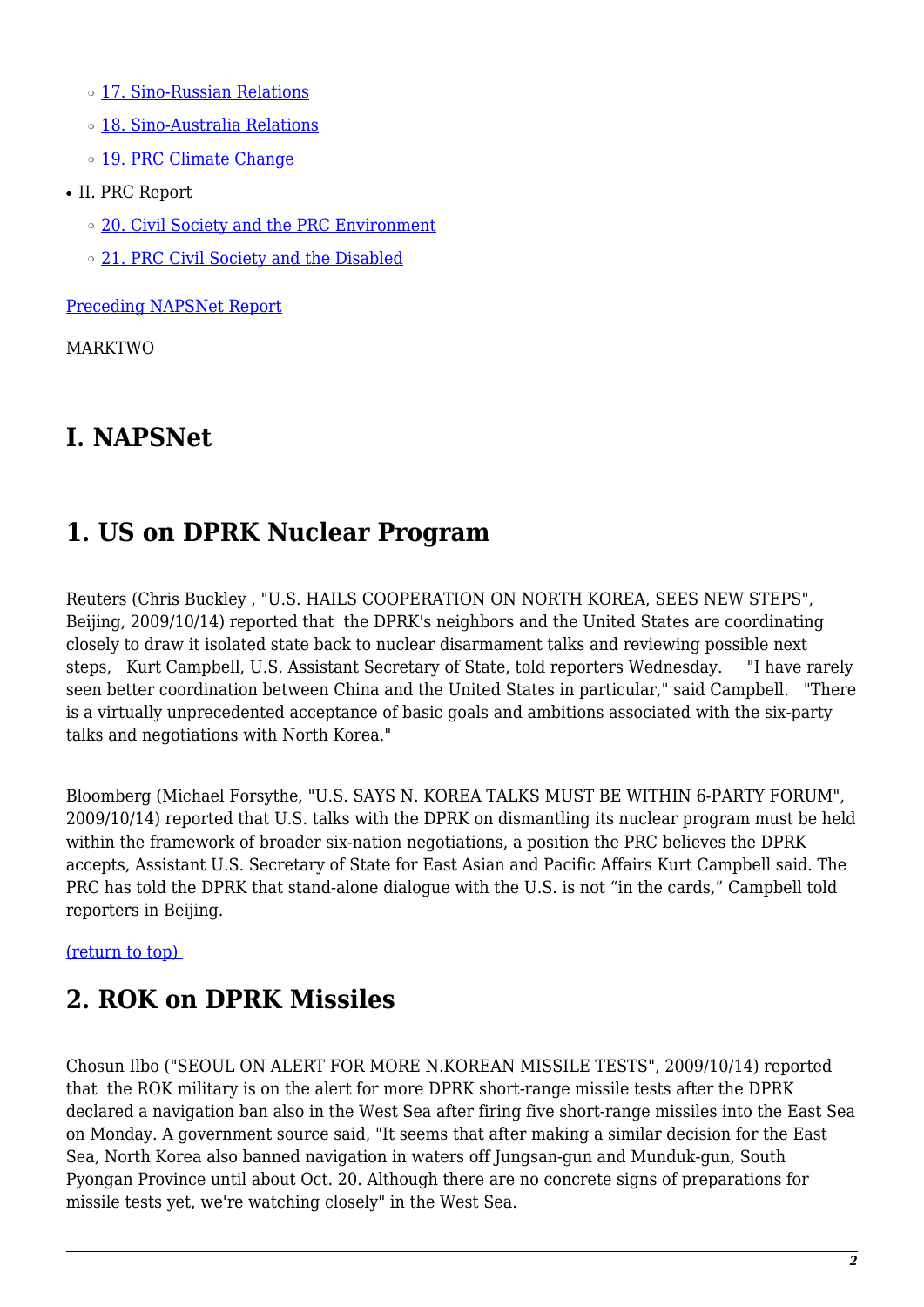#### <span id="page-2-0"></span>**3. Sino-DPRK Relations**

Xinhua News Agency ("CHINA, DPRK VOW TO ENHANCE COOPERATION ", Beijing, 2009/10/14) reported that the PRC and the DPRK pledged to enhance their cooperation on Wednesday. A reception was held Wednesday evening by the DPRK embassy to the PRC to celebrate the 60th anniversary of the establishment of diplomatic ties between the PRC and the DPRK. Addressing the reception, Ismail Tiliwaldi, vice chairman of the Standing Committee of China's National People's Congress, said that PRC-DPRK good neighborly and friendly cooperation has been strengthened with joint efforts of both countries during the past 60 years.

<span id="page-2-1"></span>[\(return to top\)](#page-0-0) 

#### **4. Japan-DPRK Relations**

Yomiuri Shimbun ("GOVT WON'T SUBMIT BILL ON INSPECTING DPRK CARGO", 2009/10/14) reported that the Japanese government has decided against submitting a bill to allow inspections of cargo on flights and vessels traveling to and from DPRK to the upcoming extraordinary Diet session, scheduled to be convened on Oct. 23. The government informed the ruling coalition of the decision Wednesday.

<span id="page-2-2"></span>[\(return to top\)](#page-0-0) 

#### **5. Inter-Korea Relations**

Associated Press ("N. KOREA VOICES REGRET OVER DEADLY FLOOD IN S. KOREA", Seoul, 2009/10/14) reported that the DPRK expressed regret Wednesday over the release of dam water that sparked flooding downstream blamed for six ROK deaths, as the two sides discussed how to prevent such incidents on their border, an official said. At 80-minute talks Wednesday suggested by the ROK and convened in the DPRK border town of Kaesong, the DPRK expressed its regret, Unification Ministry spokesman Lee Jong-joo said. The DPRK also said it had to discharge the waters to avoid a bigger catastrophe. "It was regrettable that unintended human casualties occurred," the DPRK chief delegate told ROK officials, Lee said.

Yonhap News (Byun Duk-kun, "CHEONG WA DAE WELCOMES NORTH'S APOLOGY OVER DAM DISCHARGE ", 2009/10/14) reported that the ROK's presidential office Cheong Wa Dae welcomed the DPRK's apology Wednesday for its unannounced discharge of flood waters that killed six people in the ROK last month, calling it a "positive sign" of thawing relations. "North Korea's prompt acceptance of our proposal for dialogue and its expression of such regret are believed to be very positive signs," Cheong Wa Dae spokesman Park Sun-kyoo told a daily press briefing.

Yonhap News (Kim Hyun, "N. KOREA HIGHLIGHTS IMPROVING RELATIONS WITH SOUTH AT U.N. MEETING ", Seoul, 2009/10/14) reported that the DPRK told a recent meeting of a U.N. organization that it will continue reconciliatory efforts toward the ROK and emphasized that the two sides' relations are improving, Pyongyang's media said Wednesday. "North-South relations on the Korean Peninsula are are entering a new phase, in which moves have been made to bring together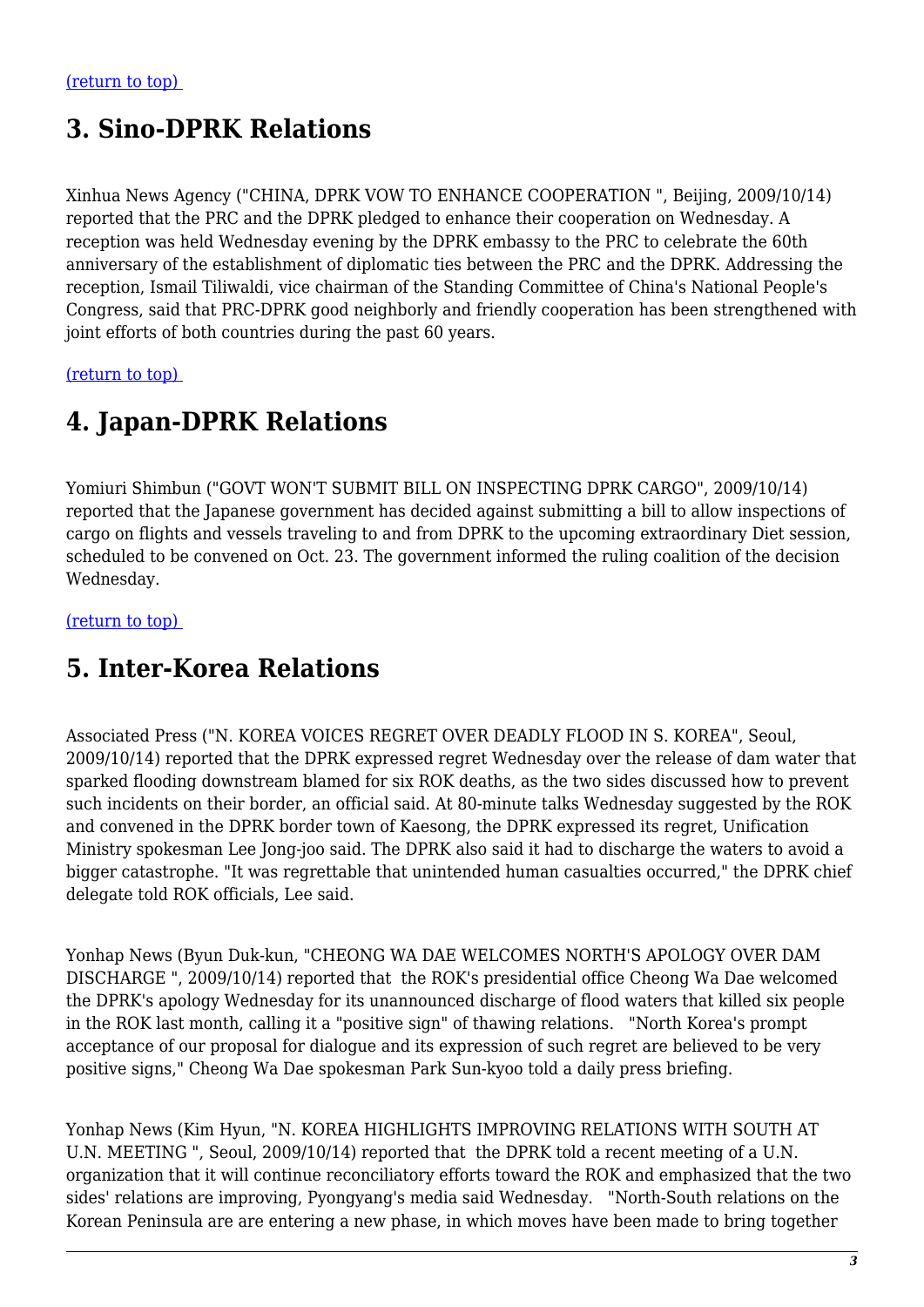their views on the June 15 joint declaration and the October 4 declaration, which are landmarks for their better relations and reunification in the new century," an unidentified DPRK delegate said at the UNESCO general meeting.

#### <span id="page-3-0"></span>[\(return to top\)](#page-0-0)

### **6. Inter-Korea Economic Cooperation**

Hankyoreh ("FORMER UNIFICATION MINISTER LEE JONG-SEOK SAYS TIME TO SEND AN ENVOY TO NORTH KOREA", 2009/10/14) reported that "In consideration of the trend towards expanding economic ties between North Korea and China, the strategic activation of inter-Korean economic cooperation is essential" former Unification Minister Lee Jong-seok said in a presentation on the path of inter-Korean relations under the DPRK nuclear issue at the second monthly "Korea Peace Forum" meeting held in Seoul. Lee noted that since PRC Prime Minister Wen Jiabao's two-day visit to the DPRK a "new economic relationship" between the DPRK and PRC has been taking shape. In pointing to the various agreements established during Wen's visit, including agreements addressing economic aid, economic exchanges and tourism, Lee said the PRC-DPRK economic cooperation agreement could be interpreted as multi-directional and the most comprehensive agreement reached since the collapse of the socialist bloc and the beginning of the post-Cold War period.

#### <span id="page-3-1"></span>[\(return to top\)](#page-0-0)

#### **7. ROK Military**

Chosun Ilbo ("NEW FIGHTER JETS CHRONICALLY SHORT OF SPARE PARTS", 2009/10/14) reported that faced with a shortage of spare parts for its newest F-15K fighter jets, the ROK Air Force is resorting to stripping components from one jet and putting them into another to keep them flying. According to documents the Air Force submitted to Grand National Party lawmaker Kim Jang-soo, who heads the National Assembly's Defense Committee, the rate of availability of new spare parts for F-15K fighter jets was 16 percent last year, compared to between 70 to 80 percent for other fighter planes.

<span id="page-3-2"></span>[\(return to top\)](#page-0-0) 

#### **8. ROK-US Relations**

Yonhap News ("LEE HOLDS UNOFFICIAL MEETING WITH BUSH ", Seoul, 2009/10/14) reported that ROK President Lee Myung-bak held an unofficial luncheon meeting with former U.S. President George W. Bush at the presidential office in Seoul Wednesday, a presidential aide said. "They met as friends, without any specific agenda. They may have exchanged viewpoints on pending issues (such as) the South Korea-U.S. alliance, the global economy and North Korea," the aide said, asking anonymity.

#### <span id="page-3-3"></span>[\(return to top\)](#page-0-0)

### **9. Japan-US Military Relations**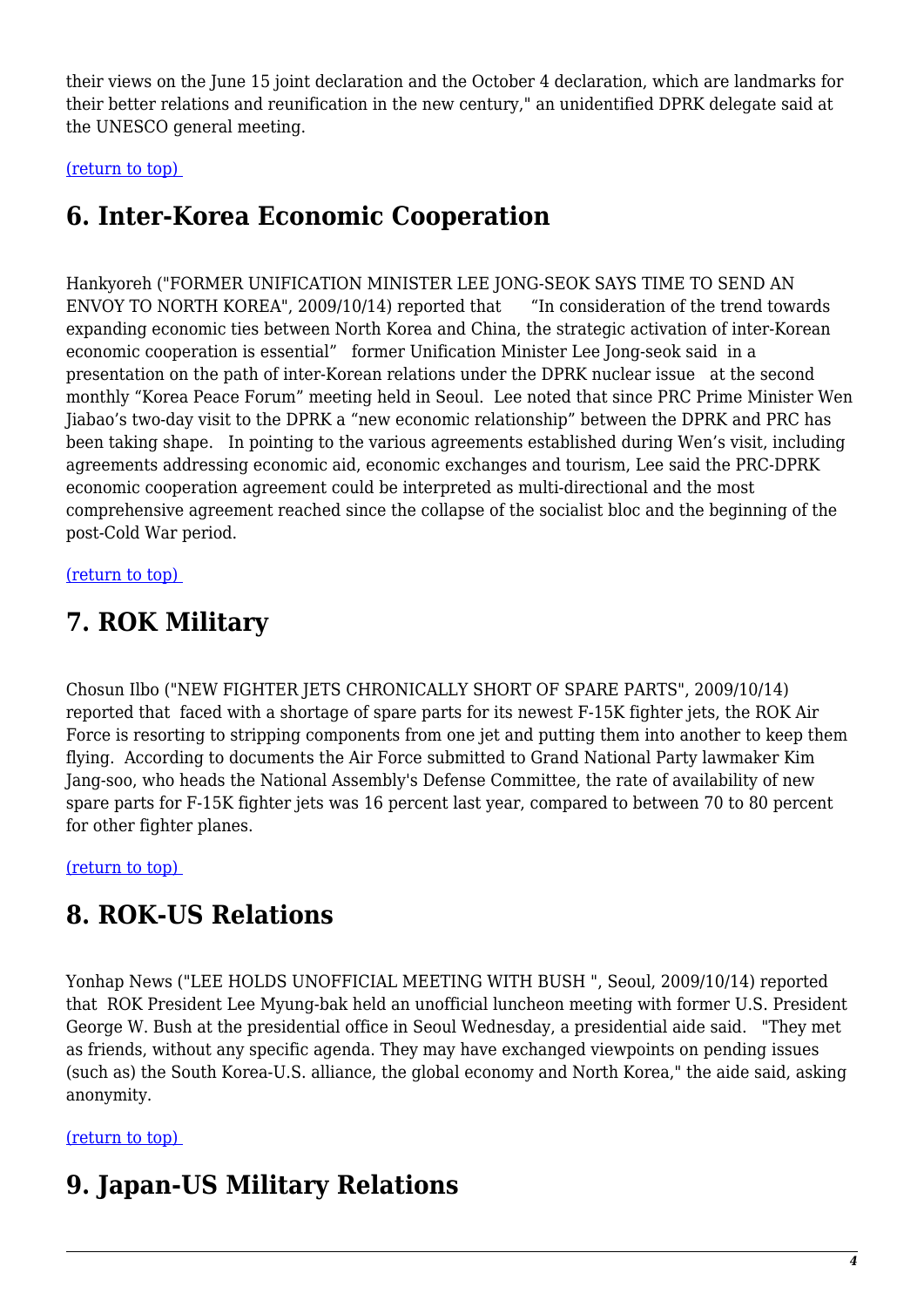Agence France Presse (Shingo Ito , "US AIRBASE COULD STAY ON JAPAN'S OKINAWA, SAYS GOVERNOR", Tokyo, ) reported that the governor of Japan's Okinawa prefecture said a US military base could stay on the island, officials said Wednesday. Okinawa Governor Hirokazu Nakaima on Tuesday submitted a position paper to the central government of Prime Minister Yukio Hatoyama in which he said the priority now was to move the base away from its current urban setting. "It's best to transfer the facility outside of the prefecture, but I would concede to a plan for the relocation within the prefecture in order to get rid of the danger (of its urban location) as soon as possible," Nakaima said in the statement, according to local government officials in Okinawa prefecture.

Agence France Presse (Shaun Tandon , "US DOCUMENTS POINT TO SECRET JAPAN NUCLEAR PACT", Washington, 2009/10/14) reported that despite decades of denials by Washington and Tokyo, US officials believe they enjoyed a secret pact to transport nuclear weapons through Japan, newly declassified documents showed. The National Security Archive at George Washington University released documents Tuesday showing US officials believed they had an understanding with Japan when the allies signed a new security treaty in 1960. A confidential State Department memo prepared in 1960 for then secretary of state Christian Herter to brief Congress said Washington had to consult Japan on "introduction of nuclear weapons."

<span id="page-4-0"></span>[\(return to top\)](#page-0-0) 

### **10. Japan International Aid**

Agence France Presse ("UN HUMANITARIAN CHIEF, JAPAN FM VISIT INDONESIA QUAKE ZONE", Padang, 2009/10/14) reported that the United Nations ' humanitarian chief and Japan's foreign minister visited quake-hit areas of Indonesia's Sumatra island Wednesday to inspect relief efforts. Japanese Foreign Minister Katsuya Okada arrived in the quake zone for a trip to visit Japanese medical teams in devastated areas north of Padang, embassy spokesman Masaki Tani said. Okada expressed his "sympathies" for the victims of the September 30 quake after meeting with Indonesian Foreign Minister Hassan Wirajuda . "For the long term, better infrastructure is needed. We are considering the idea of rebuilding schools and hospitals but we need to know what is really needed on the ground," he said, without giving further details.

<span id="page-4-1"></span>[\(return to top\)](#page-0-0) 

### **11. Japan in Afghanistan**

Kyodo News ("WORKING OUT NEW AFGHAN MEASURES NOT EASY TASK FOR JAPAN ", Tokyo, 2009/10/14) reported that following Foreign Minister Katsuya Okada's surprise visit to Afghanistan on Sunday, the Japanese government is stepping up its efforts to work out measures that can benefit the lives of the people in the conflict-ravaged country. But enhancing assistance is apparently not an easy task, with Japan's presence likely to wane with the planned end in January of the refueling mission and amid deteriorating security conditions there. ''The security situation is deteriorating even in Kabul. It is difficult to expand contributions that would actually let (local people) know that Japanese people are working in the country,'' an official at the Japanese Foreign Ministry's International Cooperation Bureau said.

#### <span id="page-4-2"></span>[\(return to top\)](#page-0-0)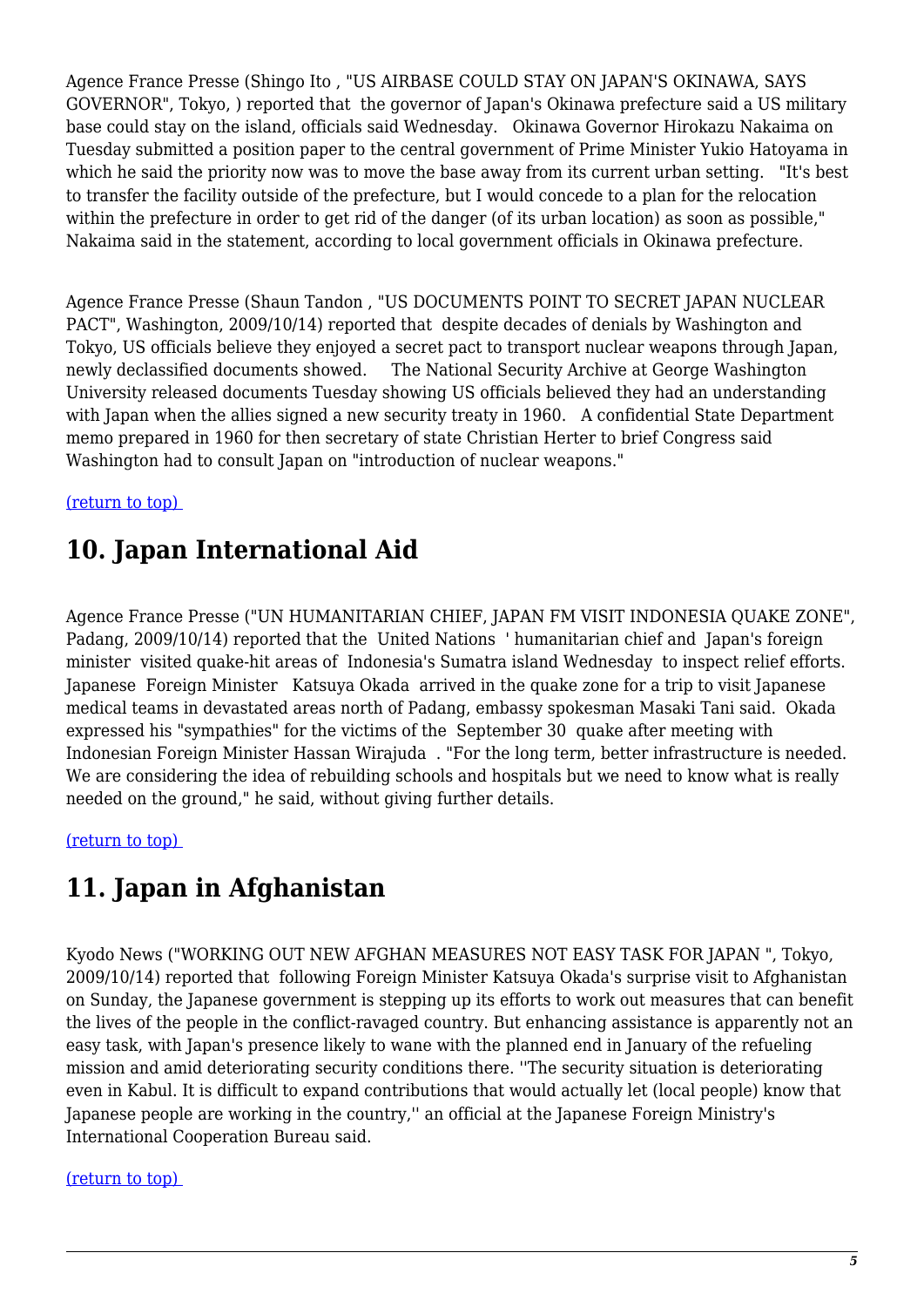# **12. Sino-US Military Relations**

Agence France Presse ("TOP CHINESE GENERAL TO VISIT US: PENTAGON", Washington, 2009/10/14) reported that the PRC's second-ranking military officer will travel to Washington later this month on a week-long visit designed to promote trust and avoid "misunderstandings," the Pentagon said Wednesday. General Xu Caihou, vice chairman of the People's Liberation Army central military commission, will hold high-level meetings from October 24-31 and visit military commands and bases across the United States, press secretary Geoff Morrell told a news conference. "We will show him a great deal of how our military operates in this country," he added.

Agence France Presse (" US CALLS FOR GREATER CONTACT WITH CHINA MILITARY", Beijing, 2009/10/14) reported that the United States called Wednesday for more interaction with the PRC's military, as the two nations try to build trust over defence issues amid US concerns about Beijing's rapid military buildup. "More still needs to be done to ensure that our defence and military establishments both have greater... interaction with one another," US Assistant Secretary of State Kurt Campbell told reporters. The two nations also need to develop "rules of the road for how we cooperate in the future", he said.

<span id="page-5-0"></span>[\(return to top\)](#page-0-0) 

#### **13. PRC International Relations**

Reuters (Ben Blanchard , "SECURITY SUMMIT ENDS IN CHINA WITH LITTLE TO SHOW", Beijing, 2009/10/14) reported that a security summit between the PRC, Russia and their Central Asian neighbors wrapped up in Beijing on Wednesday with vague promises to deepen economic cooperation but no public mention of regional flashpoints like Afghanistan. "I believe that if all member states work hand in hand and deepen cooperation we will certainly be able to create a glorious future of peace and prosperity for the region," said Premier Wen Jiabao.

#### <span id="page-5-1"></span>[\(return to top\)](#page-0-0)

#### **14. Sino-India Border Dispute**

Agence France Presse ("INDIA WARNS CHINA OVER KASHMIR", New Delhi, 2009/10/14) reported that India raised the pitch of an increasingly testy row with the PRC over disputed border areas Wednesday, warning Beijing about its involvement in Pakistan-administered Kashmir. "The Chinese side is fully aware of India's position and our concerns about Chinese activities," Indian foreign ministry spokesman Vishnu Prakash said in response to a PRC statement that it would remain engaged in Pakistan. "We hope that the Chinese side will take a long-term view of the India-China relations and cease such activities in areas illegally occupied by Pakistan," Prakash said.

<span id="page-5-2"></span>[\(return to top\)](#page-0-0) 

### **15. Sino-Pakistan Relations**

Xinhua News Agency ("CHINA'S TOP POLITICAL ADVISOR VOWS TO BOOST TIES WITH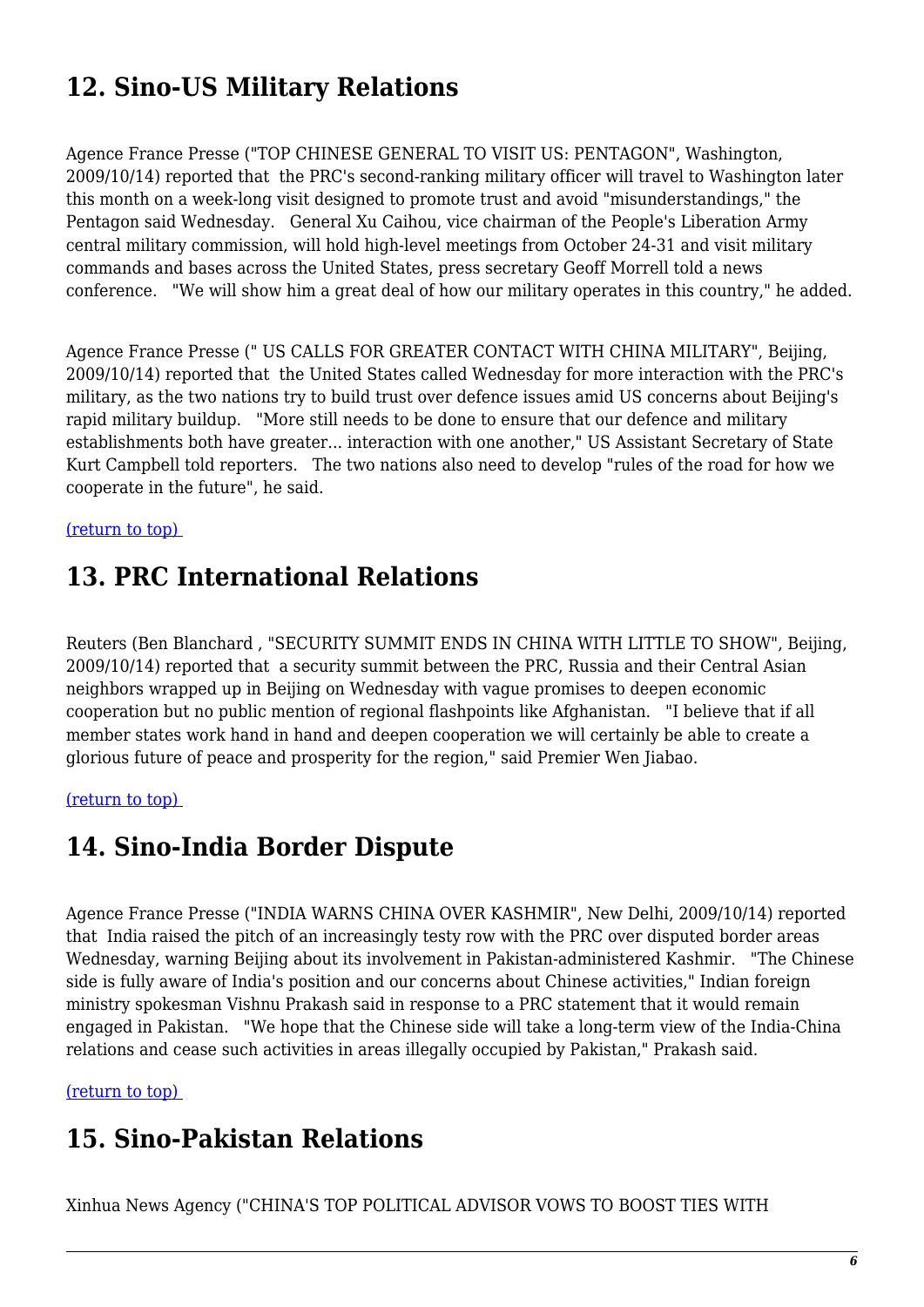PAKISTAN ", Beijing, 2009/10/14) reported that the PRC's top political advisor Ija Qinglin on Wednesday vowed to boost strategic partnership of cooperation with Pakistan. "We always treat and promote China-Pakistan relations from strategic and long-term perspective," said Jia, chairman of the National Committee of the Chinese People's Political Consultative Conference (CPPCC). Hailing the profound friendship between the two good neighbors and partners since forging diplomatic ties 58 years ago, Jia said the PRC and Pakistan had always trusted and supported each other on major international issues and issues concerning each other's core interests.

<span id="page-6-0"></span>[\(return to top\)](#page-0-0) 

## **16. PRC Ethnic Unrest**

Agence France Presse ("CHINA TRIES 14 MORE OVER XINJIANG UNREST: GOVT", Beijing, 2009/10/14) reported that the trial of 14 people accused of involvement in ethnic unrest that shook the PRC's far western Xinjiang region in July opened Wednesday, authorities said, two days after six men were sentenced to death. "The trials started at around 10:00 am today and they're still not over. Fourteen defendants are being tried," a spokesman for the Xinjiang government told AFP. The defendants are charged with murder, robbery, arson and vandalism, the official Xinhua news agency reported.

#### <span id="page-6-1"></span>[\(return to top\)](#page-0-0)

### **17. Sino-Russian Relations**

Associated Press (Vladimir Isachenkov, "RUSSIA, CHINA SAY WILL WORK ON FINANCIAL CRISIS", Beijing, 2009/10/14) reported that the PRC. Russia and other members of a regional security group pledged Wednesday to work together to combat the global economic crisis and find ways to increase cooperation on financial issues. A document signed at the meeting of the Shanghai Cooperation Organization said the group's members should focus on a joint response to the global financial crisis and a common post-crisis strate gy. "The crisis has acted like a catalyst for the reform of the international financial system, and our organization must take part in that," Prime Minister Vladimir Putin said.

Bloomberg (Lucian Kim, "CHINA, RUSSIA TO CREATE FUND TO DEVELOP ENERGY, TRANSPORT LINKS ", 2009/10/14) reported that the PRC, Russia and the four other member states of the Shanghai Cooperation Organization agreed to create an infrastructure fund to increase economic ties and expand the scope of what was originally a military alliance. The size of the fund and how it will be managed will be determined later, Russian Deputy Foreign Minister Alexei Borodavkin told reporters today in Beijing. The fund will focus on developing energy, transportation and telecommunications links, Borodavkin said.

<span id="page-6-2"></span>[\(return to top\)](#page-0-0) 

# **18. Sino-Australia Relations**

Associated Press ("AUSTRALIA CALLS ON CHINA FOR PROGRESS IN RIO CASE", Beijing, 2009/10/14) reported that an Australian cabinet minister said Wednesday she had urged the PRC's vice premier to deal with the arrests of four Rio Tinto employees, detained since July, as quickly as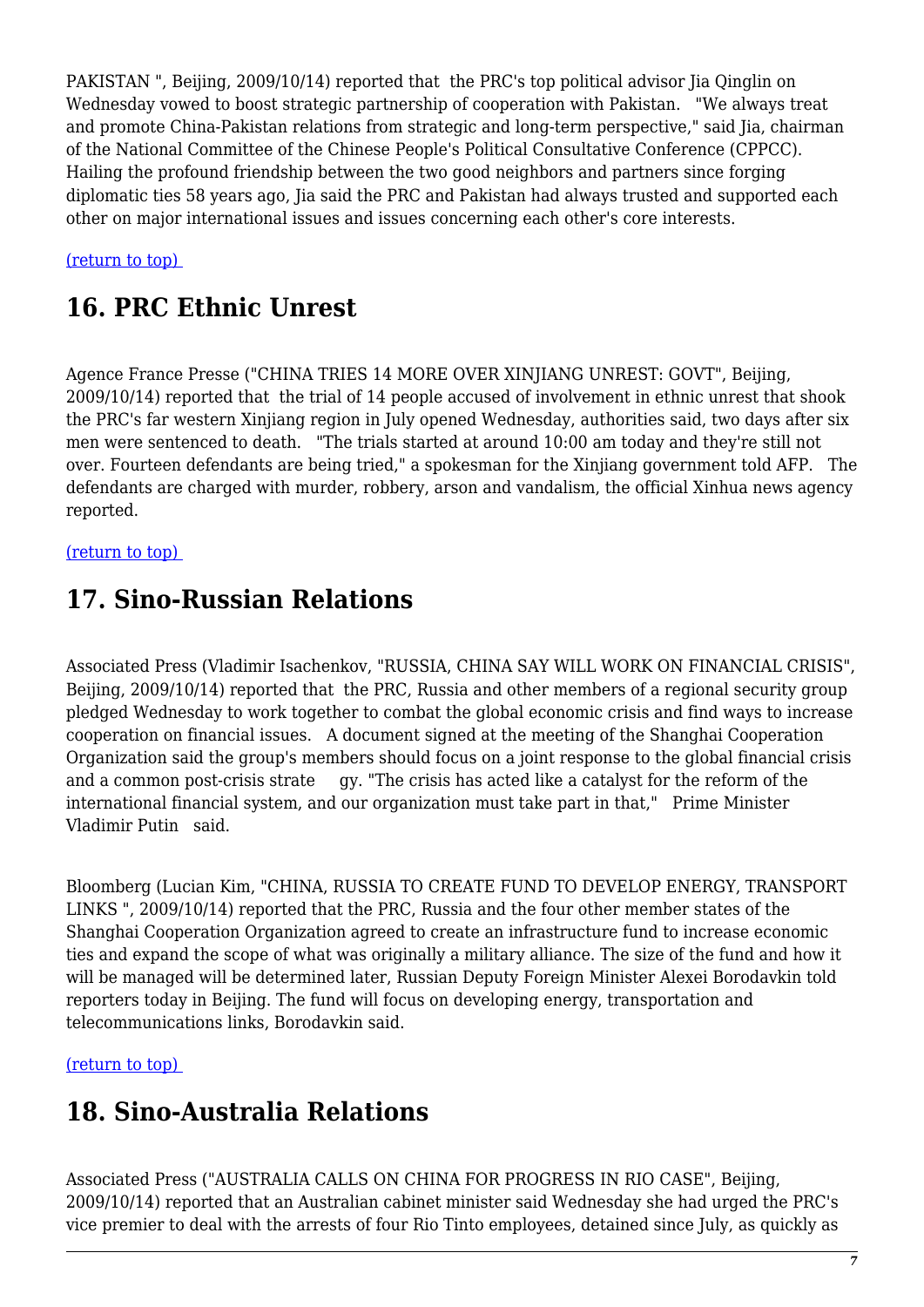possible. "I did urge the Chinese to treat the case expeditiously in accordance with Chinese law. We think it is in the interests of both countries for that to occur," Penny Wong, Australia's climate change minister, told reporters in Beijing.

<span id="page-7-0"></span>[\(return to top\)](#page-0-0) 

## **19. PRC Climate Change**

USA Today (Dan Vergano, "CHINA COULD CHEAPLY CONTROL COAL-PLANT EMISSIONS", ) reported that Getting the PRC's coal-plant emissions out of the atmosphere so they don't worsen global warming may be cheaper, easier and longer-lasting than expected, a federal energy lab report finds. The Pacific Northwest National Laboratory report, set for release today in London, says there are vast underground reserves in the PRC that can be used for "carbon sequestration," a carbon dioxide-trapping technology considered vital to cutting greenhouse gas emissions. "Conventional thinking had been that the PRC did not have a lot of storage for carbon. But it turns out it does," says the lab's Robert Dahowski, the report's lead author. "Enough for many decades, perhaps hundreds of years."

Associated Press ("A-POWER GETS CONTRACT FOR EASTERN CHINA WIND FARMS", New York, ) reported that PRC wind turbine manufacturer A-Power Energy Generation Systems Ltd. said Wednesday it secured a \$36.2 million contract to develop a 19.5-megawatt wind farm in Eastern PRC. The wind farm, developed for a unit of Datang International Power Generation Co. Ltd., will be located in the Donggan, Rizhao City of Shandong Province.

[\(return to top\)](#page-0-0) 

### **II. PRC Report**

### <span id="page-7-1"></span>**20. Civil Society and the PRC Environment**

Economy Daily ("18 LARGE ENTERPRISES HIDE SEWAGE DISPOSAL INFORMATION", 2009/10/14) reported that according to a report issued by Green Peace (an environmental protection organization), that 18 domestic and foreign large enterprises including Shell, Nestlé, Sinopec, and others, have hidden their sewage disposal information from the public. The Report suggests the government further perfect Environmental Information Disclosure Measures.

<span id="page-7-2"></span>[\(return to top\)](#page-0-0) 

### **21. PRC Civil Society and the Disabled**

Yanzhao Urban News ("HEBEI LAUNCHES "HAPPY SMILE" PUBLIC ACTIVITY", 2009/10/14) reported that the "Happy Smile" public activity was formally launched in Shijiazhuang of Hebei province yesterday. The Activity is co-sponsored by China Population Welfare Foundation, U.S. Jude International Foundation, and related government sectors of Hebei province. The Activity will help